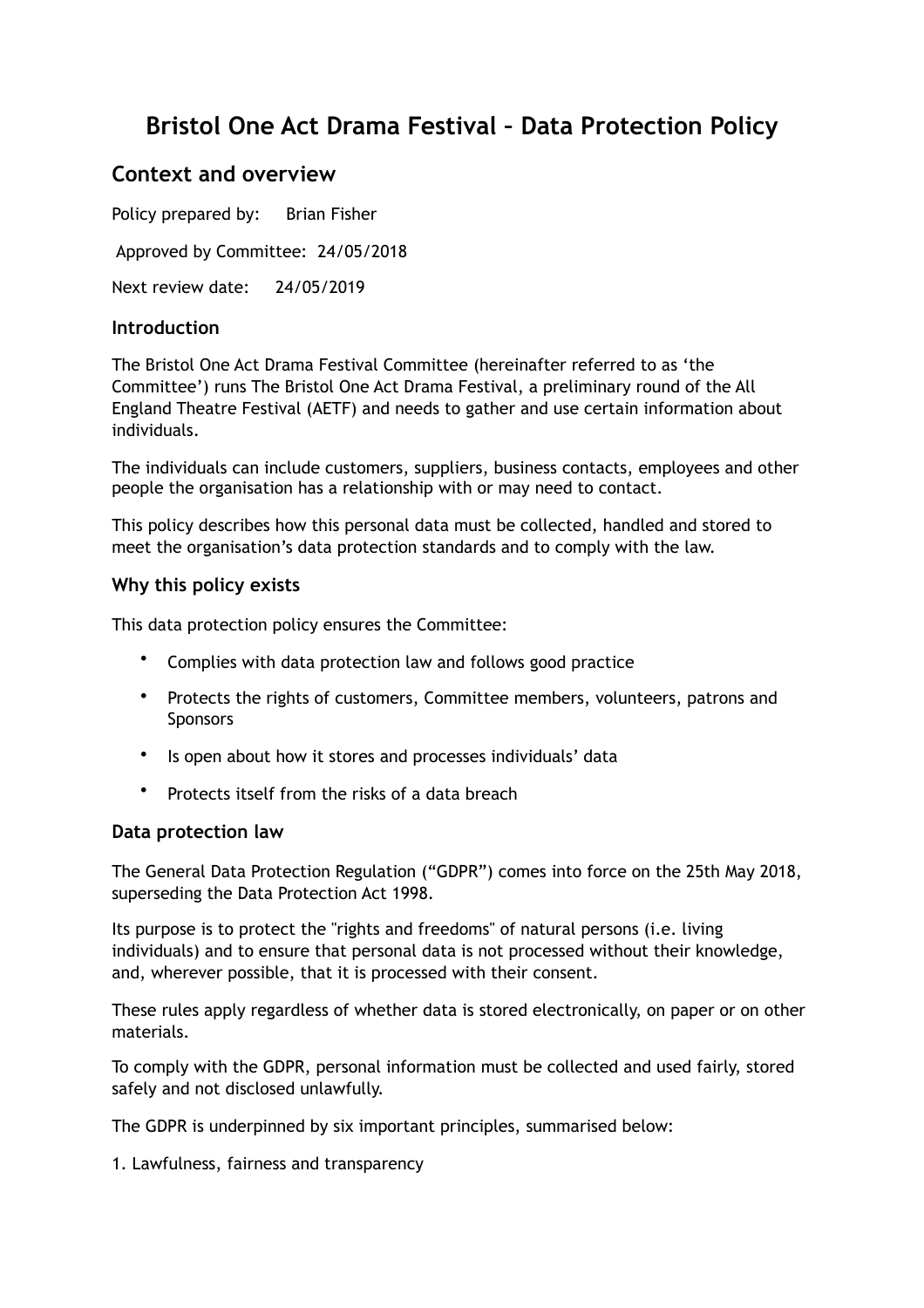- 2. Purpose limitation
- 3. Data minimisation
- 4. Accuracy
- 5. Storage limitation
- 6. Integrity and confidentiality

As a data controller, the Committee shall be responsible for, and be able to demonstrate compliance with these principles.

# **People, risks and responsibilities**

## **Policy scope**

This policy applies to:

- The Committee members
- All staff and volunteers in connection with the Bristol One Act Drama Festival
- All contractors, suppliers, sponsors and other people working on behalf of the Bristol One Act Drama Festival and all subsequent rounds of the AETF and other associated drama festivals for which the Committee is responsible

It applies to all data that the company holds relating to identifiable individuals, even if that information technically falls outside of the GDPR. This can include:

- Names of individuals
- Postal addresses
- Email addresses
- Telephone numbers
- Any other information relating to individuals

# **Data protection risks**

This policy helps to protect the Committee from some very real data security risks, including:

- Breaches of confidentiality. For instance, information being given out inappropriately or via poor security.
- Failing to offer choice. For instance, all individuals should be free to choose how the company uses data relating to them.
- Reputational damage. For instance, the organisation could suffer if hackers successfully gained access to sensitive data.
- Individuals being harmed through data being inaccurate or insufficient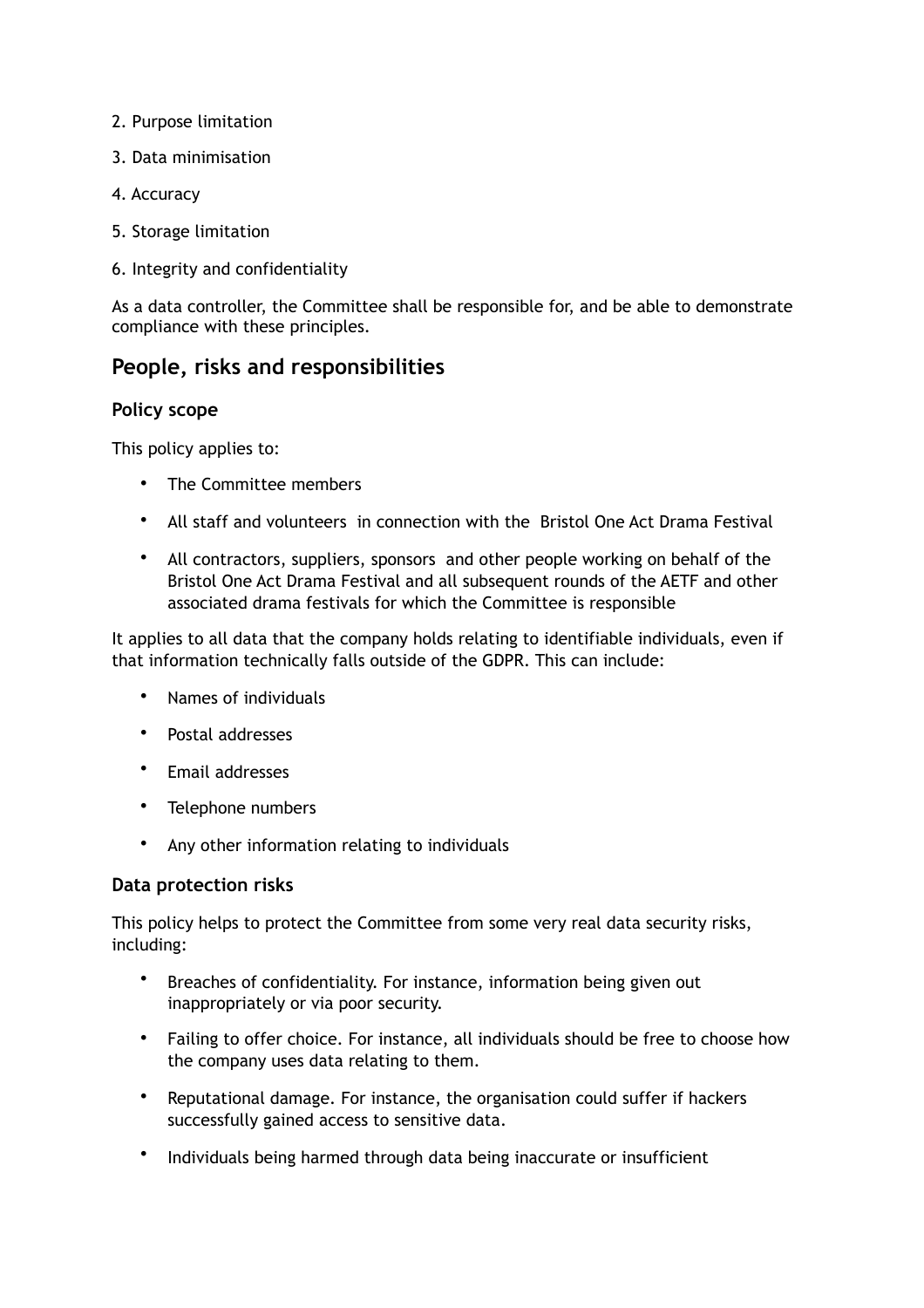# **Responsibilities**

Every member of the Committee has some responsibility for ensuring data is collected, stored and handled appropriately in line with this policy and data protection principles.

The appointed data protection officer is responsible for:

- Keeping the Committee updated about data protection responsibilities, risks and issues
- Reviewing all data protection procedures and related policies, in line with an agreed schedule
- Arranging data protection training and advice for the people covered by this policy
- Handling data protection questions from everyone covered by this policy
- Dealing with requests from individuals to see the data the Committee holds about them (also called 'subject access requests')
- Checking and approving any contracts or agreements with third parties that may handle personal data
- Notification to the Information Commissioner's Office as required
- Ensuring all systems, services and equipment used for storing data meet acceptable security standards
- Performing regular checks and scans to ensure security hardware and software is functioning properly
- Evaluating any third-party services the Committee is considering using to store or process data. For instance, cloud computing services
- Approving any data protection statements attached to communications such as emails and letters
- Addressing any data protection queries from journalists or media outlets
- Ensuring marketing initiatives abide by data protection principles

The only people able to access data covered by this policy should be those who need it for appropriate reasons as approved by the Committee. Data should not be shared informally. Committee members should keep all data secure, by taking sensible precautions and following the guidelines below:

- Strong passwords must be used and they should never be shared
- Personal data should not be disclosed to unauthorised people, either within the Committee or externally
- Data should be regularly reviewed and updated if it is found to be out of date. If no longer required, it should be deleted and disposed of

#### **Data storage**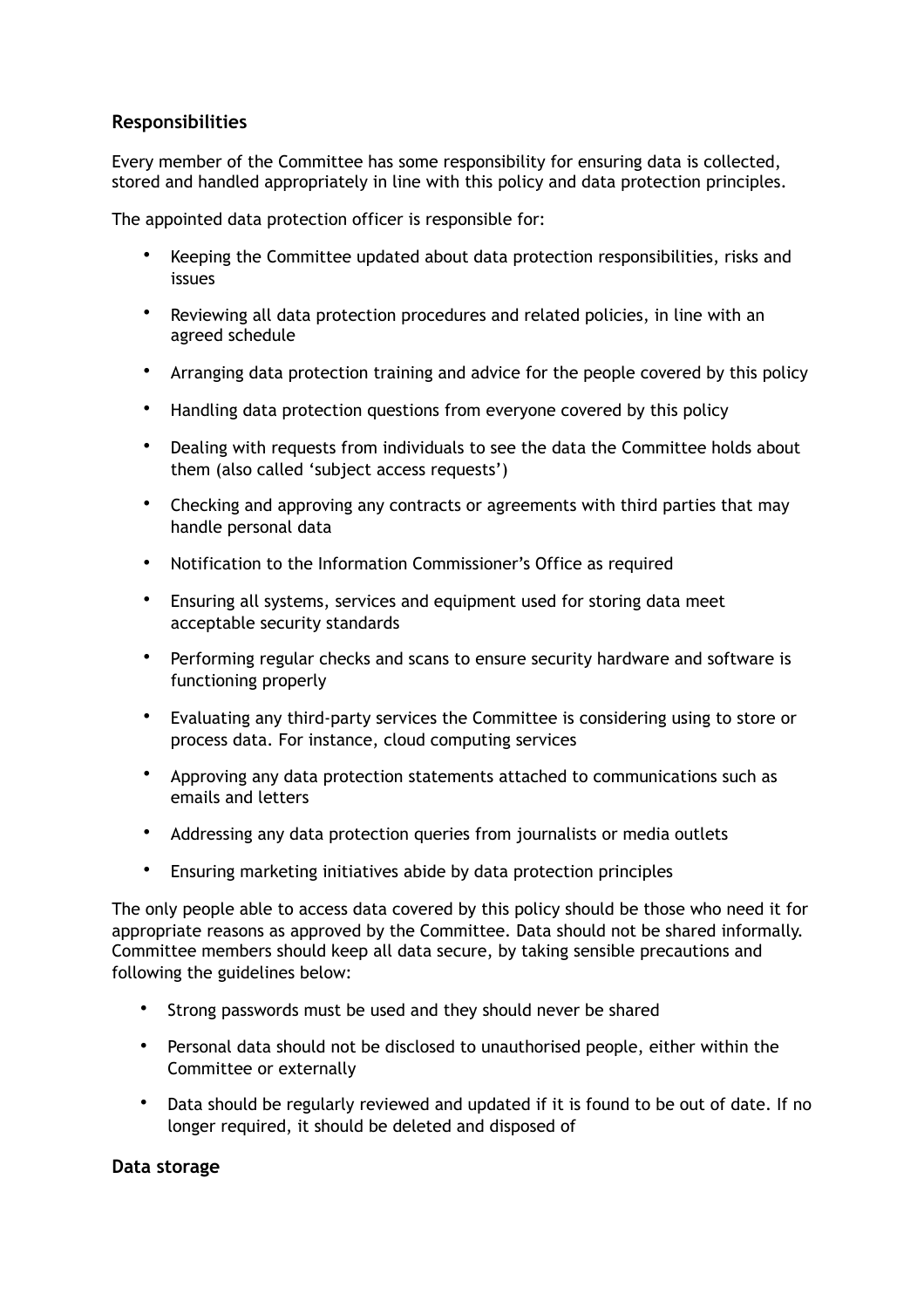These rules describe how and where data should be safely stored. When data is stored on paper, it should be kept in a secure place where unauthorised people cannot see it.

These guidelines also apply to data that is usually stored electronically but has been printed out for some reason. When not required, the paper or files should be kept in a locked drawer or filing cabinet. Committee members should make sure paper and printouts are not left where unauthorised people could see them, like on a printer. Data printouts should be shredded and disposed of securely when no longer required.

When data is stored electronically, it must be protected from unauthorised access, accidental deletion and malicious hacking attempts:

- Data should be protected by strong passwords that are changed regularly and never shared between Committee members
- If data is stored on removable media (like a CD or DVD), these should be kept locked away securely when not being used
- Data should only be stored on designated drives and servers and should only be uploaded to approved cloud computing services
- Servers containing personal data should be sited in a secure location
- Data should be backed up frequently and tested regularly
- All servers and computers containing data should be protected by approved security software and a firewall if appropriate

Personal data shall be retained for appropriate periods of time balancing legal obligations, with operational, heritage and privacy considerations.

#### **Data use**

Personal data is of no value to the Committee unless they can make use of it. When working with personal data, Committee members should ensure the screens of their computers are always locked when left unattended. Personal data should not be shared informally. In particular, it should never be sent by email, as this form of communication is not secure. Data must be encrypted or password protected before being transferred electronically. Personal data should never be transferred outside of the European Economic Area.

# **Data accuracy**

The law requires the Committee to take reasonable steps to ensure data is kept accurate and up to date.

It is the responsibility of all Committee members who work with data to take reasonable steps to ensure it is kept as accurate and up to date as possible. Data will be held in as few places as necessary. Committee members should not create any unnecessary additional data sets. They should take every opportunity to ensure data is updated.

The Committee will make it easy for data subjects to update the information held. Any inaccuracies should be updated as soon as they are discovered. For instance, if a contact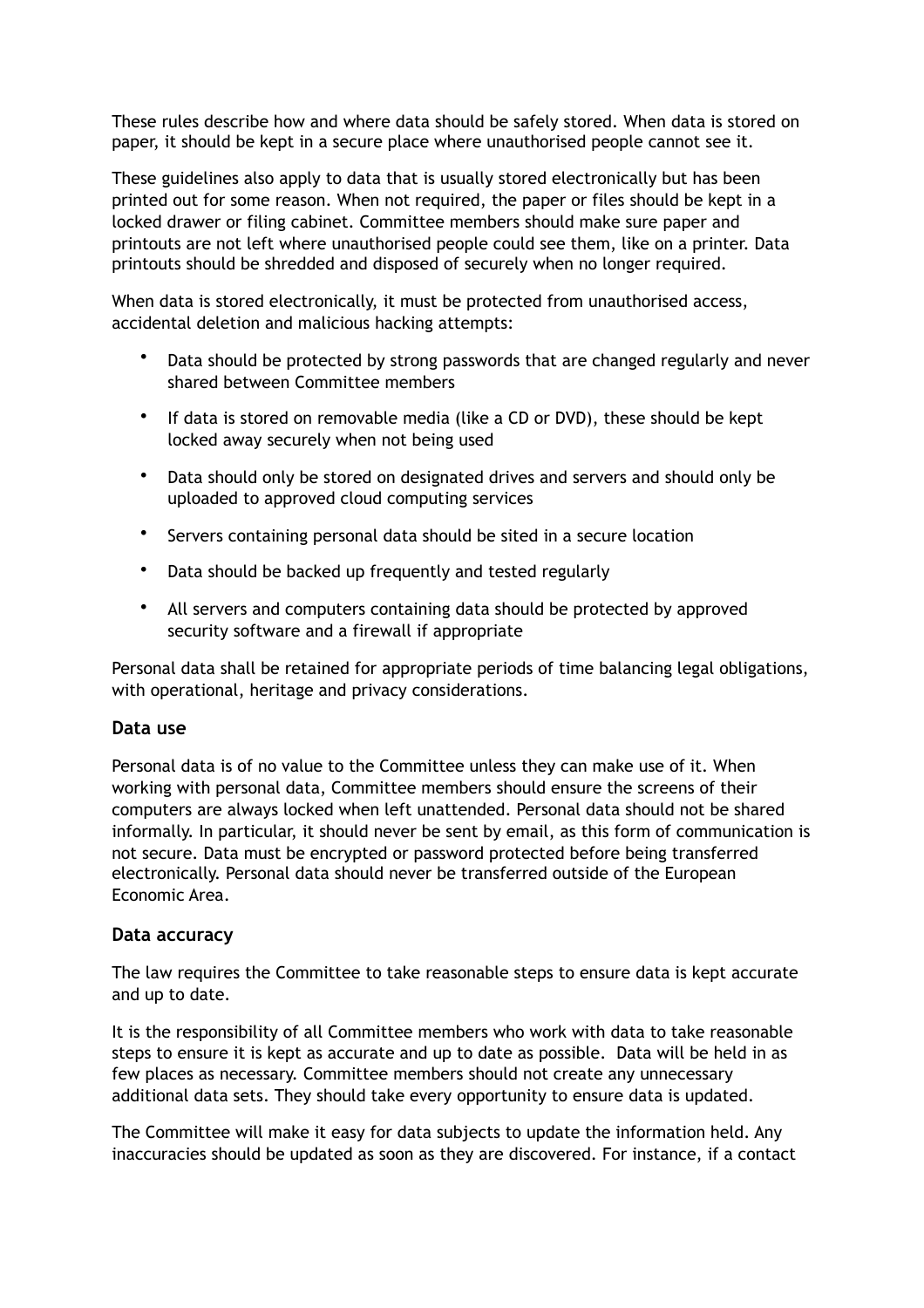can no longer be reached on their stored telephone number, it should be removed from the database.

## **Subject access requests**

All individuals who are the subject of personal data held by the Committee will have the right to obtain:

- Confirmation that their data is being processed
- Access to their personal data
- Other supplementary information, including:
	- o The purposes of the processing
	- o The categories of personal data concerned
	- o The recipients or categories of recipient to whom the personal data has been or will be disclosed
	- o Where possible, the envisaged period for which the personal data will be stored
	- $\circ$  The existence of the right to request rectification or erasure of personal data or restriction of processing of personal data concerning the data subject or to object to such processing
	- $\circ$  The right to lodge a complaint with a supervisory authority
	- o Where the personal data is not collected from the data subject, any available information as to its source

If an individual contacts the Committee requesting this information, this is called a subject access request.

Subject access requests from individuals should be made in writing or by email to any member of the Committee. The Committee will provide the information free of charge in a commonly used electronic format.

However, the Committee can charge a 'reasonable fee' when a request is manifestly unfounded or excessive, particularly if it is repetitive. The Committee may also charge a reasonable fee to comply with requests for further copies of the same information. The fee will be based on the administrative cost of providing the information. The relevant data will be provided within one month of receipt of that request, unless there are exceptions where requests are complex or numerous.

A Committee member will always verify the identity of anyone making a subject access request before handing over any information.

The Committee will also respond to other requests from data subjects, including the right of rectification and the right to erasure.

#### **Providing information**